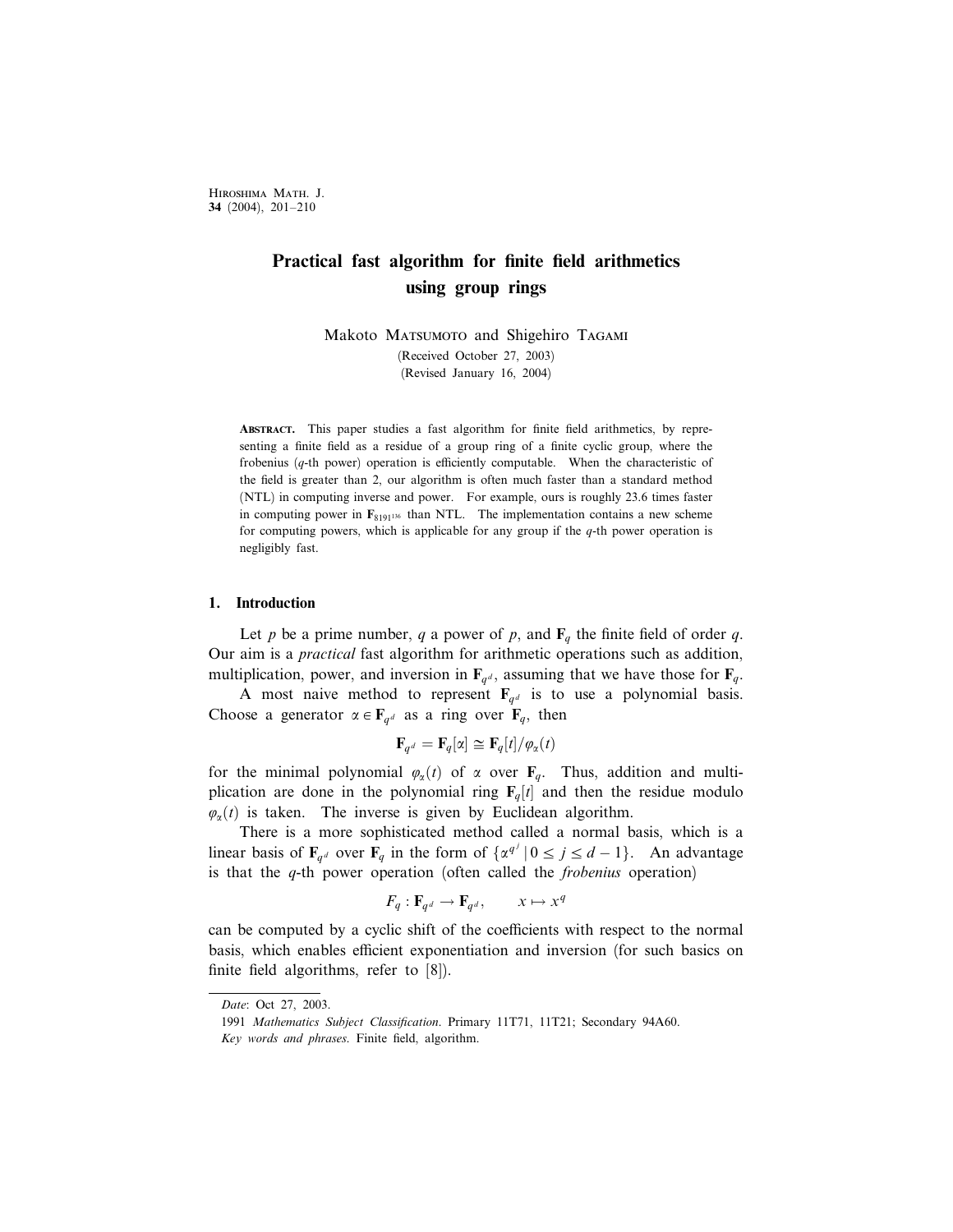Sophisticated algorithms attain low order of computational complexity using a normal basis, see for example [5]. However, when implemented, they are often slower than the naive polynomial basis method, because the sophisticated algorithms are complicated and require (practically too) large d to be advantageous over the naive method.

As evidence, the naive polynomial basis method is adopted in NTL (Number Theory Library), which is one of the fastest libraries at present for algebraic operations including finite field arithmetics. NTL is designed through the actual time comparisons between many sophisticated and naive methods, and adopts the naive methods with deliberate optimizations. It is freely available to the scientific community from http://www.shoup.net/ntl.

S. Gao et al. [5] introduced a new method, which has both the simplicity of polynomial basis and the efficiency of the frobenius operation in normal basis. The idea is to represent  $\mathbf{F}_{qd}$  as a subring of a group ring, where arithmetics are more efficient. The purpose of this paper is to realize this idea in a software, and compare it with NTL. We introduce a data structure which enables an efficient implementation of the frobenius operation. We develop algorithms for power and inversion, using the quick frobenius operation effectively. As a result, our method is much faster than NTL, if the characteristic of the field is greater than 2.

## 2. Cyclic group rings

The following is a modified version of [5], where  $\mathbf{F}_{qd}$  is constructed as a residue of a group ring. Take a generator  $\alpha \in \mathbf{F}_{q^d}$  as a ring over  $\mathbf{F}_q$ , and let m be the multiplicative order of  $\alpha$  (hence m is coprime to p). Then we have a surjective ring homomorphism

(1) 
$$
\mathbf{P}r:\mathbf{F}_q[t]/(t^m-1)\to\mathbf{F}_{q^d}, \qquad t\mapsto\alpha.
$$

The left hand side is a group ring over the cyclic group, which we shall call a cyclic group ring, or CGR. (The term cyclotomic ring used in [10] has a different meaning in number theory.) Using its polynomial basis  $t^i$  ( $i = 0$ ,  $1, \ldots, m-1$ , the q-th power frobenius operation is computed by

$$
F_q: \sum_{i=0}^{m-1} a_i t^i \mapsto \left(\sum_{i=0}^{m-1} a_i t^i\right)^q = \sum_{i=0}^{m-1} a_i t^{[iq \pmod{m}]} = \sum_{i=0}^{m-1} a_{[iq^{-1} \pmod{m}]} t^i,
$$

where  $q^{-1}$  is taken modulo *m*. Thus, q-th power operation can be realized by a permutation of the coefficients. We represent elements of  $\mathbf{F}_{q^d}$  by any of its inverse images in the cyclic group ring. Addition, multiplication and power operations can be computed in the cyclic group ring. The inverse can be com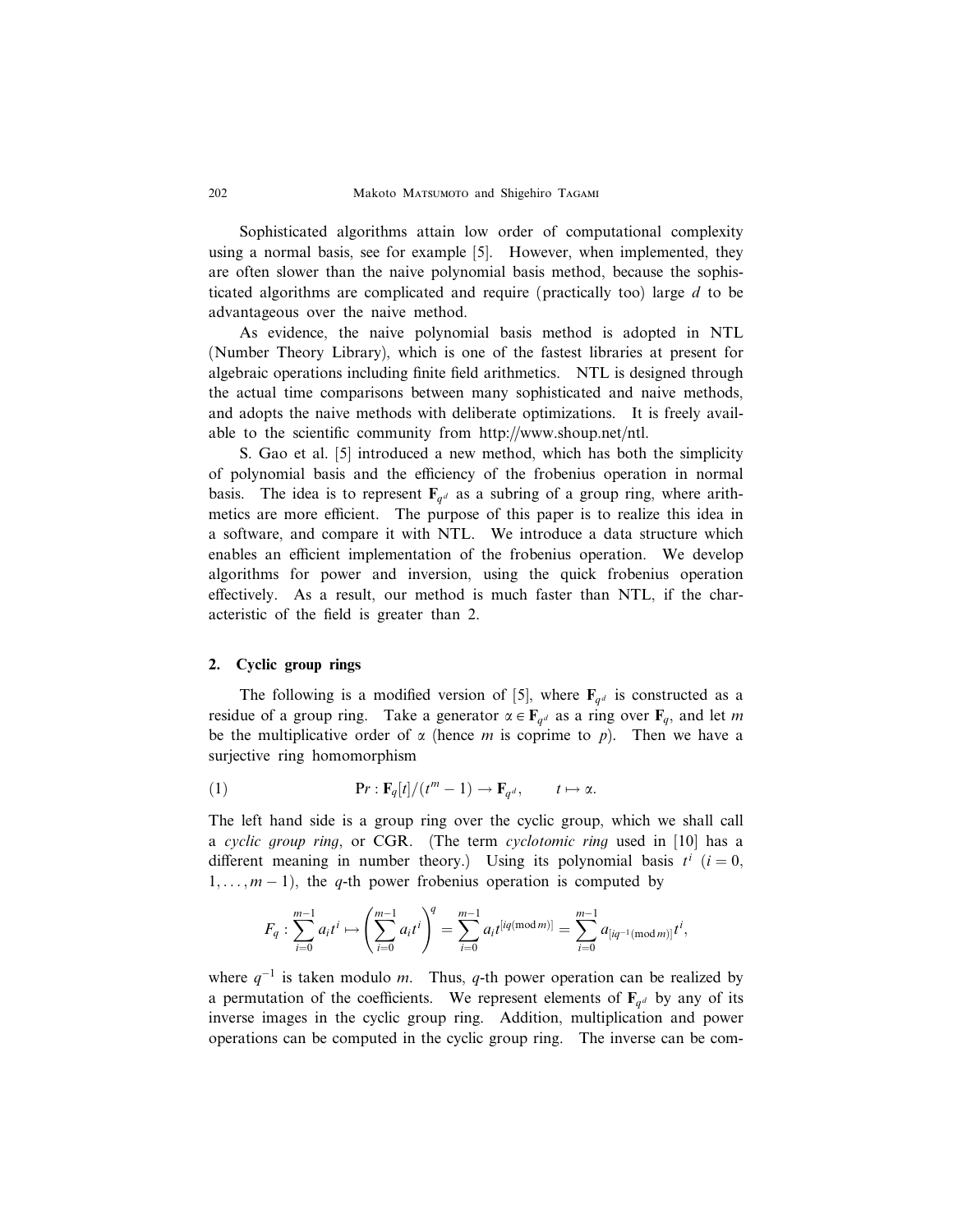puted as a special case of power, using [7] (see Theorem 3.3). To check the equality of two elements in  $\mathbf{F}_{q,d}$ , we do not need to compute the projection Pr. Let  $\psi(t) := (t^m - 1)/\varphi_\alpha(t)$ . Since  $t^m - 1$  has no multiple factor,  $\varphi_\alpha$  and  $\psi$  are coprime. Thus, two elements  $x, y \in \mathbf{F}_q[t]/(t^m - 1)$  have the same image in  $\mathbf{F}_q d$ if and only if  $\psi(t)(x - y) = 0$  in  $\mathbf{F}_q[t]/(t^m - 1)$ . In the implementations in this paper, we treat only the cases where  $m = d + 1$  and consequently  $\psi(t) = t - 1$ .

To find such a pair  $(m, d)$ , the following lemma is useful.

LEMMA 2.1. Let q be a power of a prime  $p$ , d a positive integer, and m be a positive integer coprime to  $q$ . If  $d$  equals the order of  $q$  in the multiplicative group  $(\mathbf{Z}/m)^{\times}$  of  $\mathbf{Z}/m$ , then there exists  $\alpha \in \mathbf{F}_{q^d}$  such that (1) is surjective.

Conversely, if m is the minimum positive integer such that for some  $\alpha \in \mathbf{F}_{q^d}$ (1) is surjective, then d is the order of q in  $(\mathbb{Z}/m)^{\times}$ .

**PROOF.** Let  $\beta$  be a primitive *m*-th root of unity in the algebraic closure of  $\mathbf{F}_q$ . The condition is equivalent to that d is the degree of the minimum polynomial of  $\beta$ , which is the order of the action of the frobenius operation on  $\beta$  by Galois theory, in other words, the order of q in  $(\mathbb{Z}/m)^{\times}$ .  $\Box$ 

The computational complexity in the cyclic group ring is a function of  $m$ , and thus *m* far larger than *d* is not practical. For example, if  $\frac{q^d - 1}{q - 1}$ is a prime, m must coincide with it and is practically too large. In the other extreme, if m is a prime and if q is a generator of  $(\mathbb{Z}/m)^\times$ , then  $d = m - 1$  and m is optimally small.

REMARK 2.2. The probability that q generates  $(\mathbb{Z}/m)^{\times}$  is explicitly known under the generalized Riemann hypothesis, if m is a prime [3]. For example, assume  $q = p$ ,  $p \not\equiv 1 \mod 4$  and let  $M_q(x)$  denote the number of primes m not exceeding x for which q is a generator of  $(\mathbf{Z}/m)^{\times}$ . Then we have

$$
M_q(x) = C \frac{x}{\log_e x} + O\left(\frac{x \log_e \log_e x}{\log_e^2 x}\right),\,
$$

where  $C = 0.39 \cdots = \prod_{p:prime} \left(1 - \frac{1}{p(p-1)}\right)$  $\sqrt{2}$ . For general q, a similar but a little complicated asymptotic formula is given there. These show that the optimal case  $d = m - 1$  occurs rather often.

REMARK 2.3. When  $\mathbf{F}_{q^{d'}}$  requires a large m to be represented using (1), it is often the case that some of its finite extensions  $\mathbf{F}_{q^d}$  can be realized for a much smaller m. Then we may compute  $\mathbf{F}_{q^{d'}}$  inside  $\mathbf{F}_{q^d}$ . See the table of such d', d in [6], which treats a hardware implementation for the case  $p = q = 2$ . For example, if  $q = 2$  and  $d' = 127$ , then  $2^{127} - 1$  is a Mersenne prime and hence this is the required m, but for  $d = 508 = 4 \cdot 127$ , the required m is 509.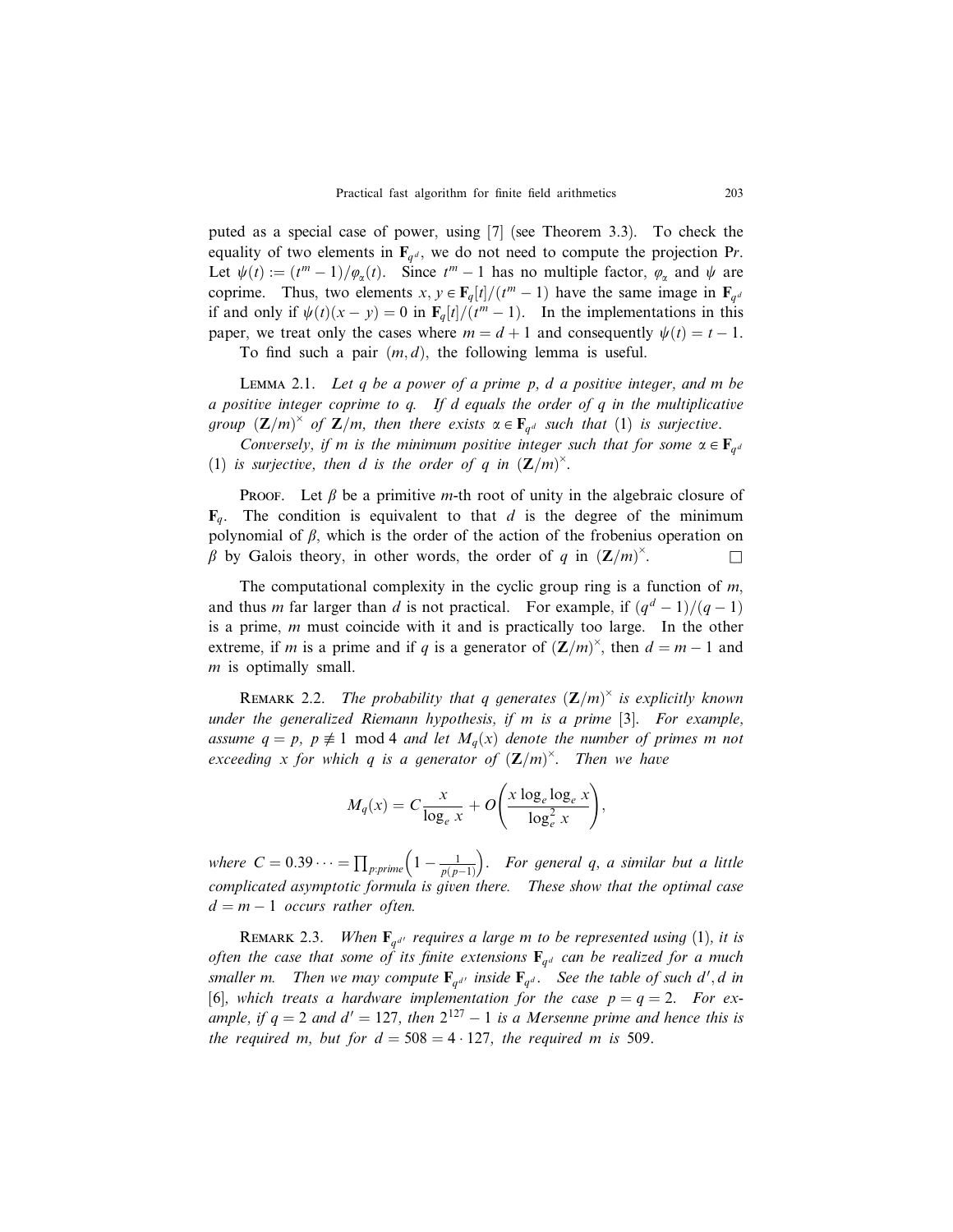## 3. Software implementation

There are a number of studies on implementation of arithmetics using CGR (cyclic group ring, often called redundant representations), e.g. [4] [5] [2] [6] [10]. They treat mostly only the case of  $p = q = 2$  and hardware implementations, and pay little attention to software implementations.

One purpose of this paper is to give a software implementation of CGR and to compare its speed with NTL. Unexpectedly, it turns out that in the case of  $p = q = 2$ , CGR is much slower than NTL, whereas for  $p = q > 2$ , CGR is faster.

A problem in a software implementation lies in the frobenius operation. It involves a permutation of coefficients, whose time-complexity is  $O(1)$  in hardware but is  $O(m)$  in a naive software implementation. To solve this, we shall introduce a data structure which enables a frobenius operation just by one time multiplication in  $\mathbb{Z}/m$ .

An element  $x$  of a CGR

$$
\mathbf{F}_q[t]/(t^m-1)
$$

is realized as an array of elements of  $\mathbf{F}_q$  of length m, with two integer variables named skip s and origin i with values in  $\mathbb{Z}/m$ . The skip s should be coprime with m.

Assume that the array consists of  $a[0], a[1], \ldots, a[m-1]$ , the skip is s, and the origin is *i*. Then the tuple  $(a, s, i)$  represents the polynomial

$$
\sum_{j=0}^{m-1} a[i+sj \pmod{m}] t^j \in \mathbf{F}_q[t]/(t^m-1).
$$

In this representation, multiplication by  $t$  is computed as the change of the origin

$$
i \leftarrow i - s \pmod{m},
$$

and thus multiplication of two arbitrary elements

$$
f(t)\left(\sum_{j=0}^{m-1}a[i+sj \pmod{m}]t^j\right)
$$

can be done as usual, by adding  $a[i + sj \pmod{m}](f(i) \cdot t^j)$  for  $j = 0, \ldots,$  $m-1$ .

Frobenius operation  $F_q$  is realized as the change of the skip

$$
s \leftarrow s \times q^{-1} \pmod{m}.
$$

We may precompute  $q^{-1} \in \mathbb{Z}/m$  for efficiency.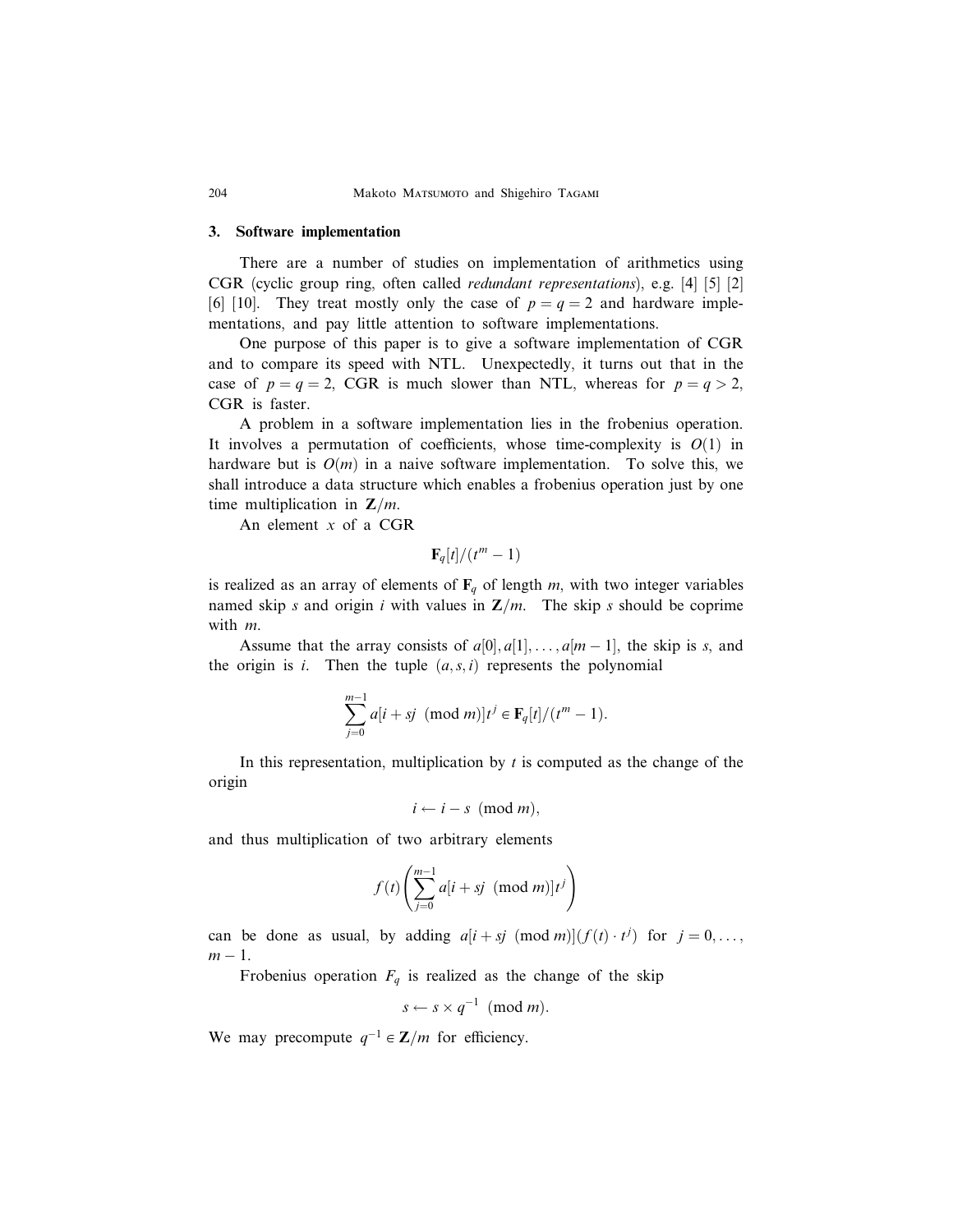Remark 3.1.

- 1. We may dispense with the origin, if we do not need to make multiplication by  $t^j$  fast.
- 2. Since a frobenius operation is much faster than a multiplication in this representation, from now on, we shall neglect the time consumed in frobenius operations in the evaluation of the time complexity.

Power. Using the q-th power frobenius operation, the following  $q$ -ary method [9, P. 464] gives an algorithm for *n*-th power with  $\log_a n$  times multiplications, with precomputation of a table of size  $q$ .

We assume that  $n$  is  $q$ -adically expanded:

(2) 
$$
n = \sum_{j=0}^{k} c_j q^j \qquad (c_j \in \{0, 1, \dots, q-1\}, c_k \neq 0).
$$

Let y be a variable, set to  $x^{c_k}$ . Then, for  $j = k - 1$  to 0, we iterate the following:

$$
y \leftarrow y^q; \qquad y \leftarrow y x^{c_j}.
$$

If we precompute  $x^c$  for all  $0 < c \leq q - 1$ , this gives an algorithm with  $\lfloor \log_q(n-1) \rfloor$  times multiplications. An experiment with  $q = 8191$  shows that keeping such a large table is time-consuming. If we precompute  $x^{2^s}$  for  $s =$  $[1, 2, \ldots, \lfloor \log_2(q-1) \rfloor]$ , and use them to compute  $x^{c_j}$ , then the required number of multiplications is in average

$$
\lfloor \log_q(n-1) \rfloor \times \lfloor \log_2(q-1) \rfloor / 2 \sim 0.5 \log_2 n
$$

and the size of the precomputation table is  $\lfloor \log_2(q-1) \rfloor$ .

An improvement is as follows. Let  $b$  be a fixed positive integer. We precompute  $x, x^2, \ldots, x^{2^b-1}$ . Put

$$
h := \lfloor \log_2(q-1) \rfloor + 1, \qquad h_b := \lceil h/b \rceil.
$$

Let  $y \in \mathbf{F}_{q^d}$  be a variable, first set to 1. Let us consider the 2-adic expansion of each  $c_j$   $(j = 0, 1, ..., k)$  appearing in (2). Let  $0 \le d_j \le 2^b - 1$  be the integer represented by the consecutive b bits of  $c_j$  starting from the  $(bh_b)$ -th bit and ending at the  $(bh_b - b + 1)$ -st bit (a sequence of 0 is supplemented at the left in the 2-adic expansion of  $c_j$ ). We execute

(3) if  $d_j \neq 0$  then  $y \leftarrow y \times (x^{d_j})^{q^j}$ , for  $j = 0, 1, ..., k - 1$ .

This is computable using k times multiplications, since  $x^{d_j}$  is pre-computed. Then, execute

$$
y \leftarrow y^{2^b},
$$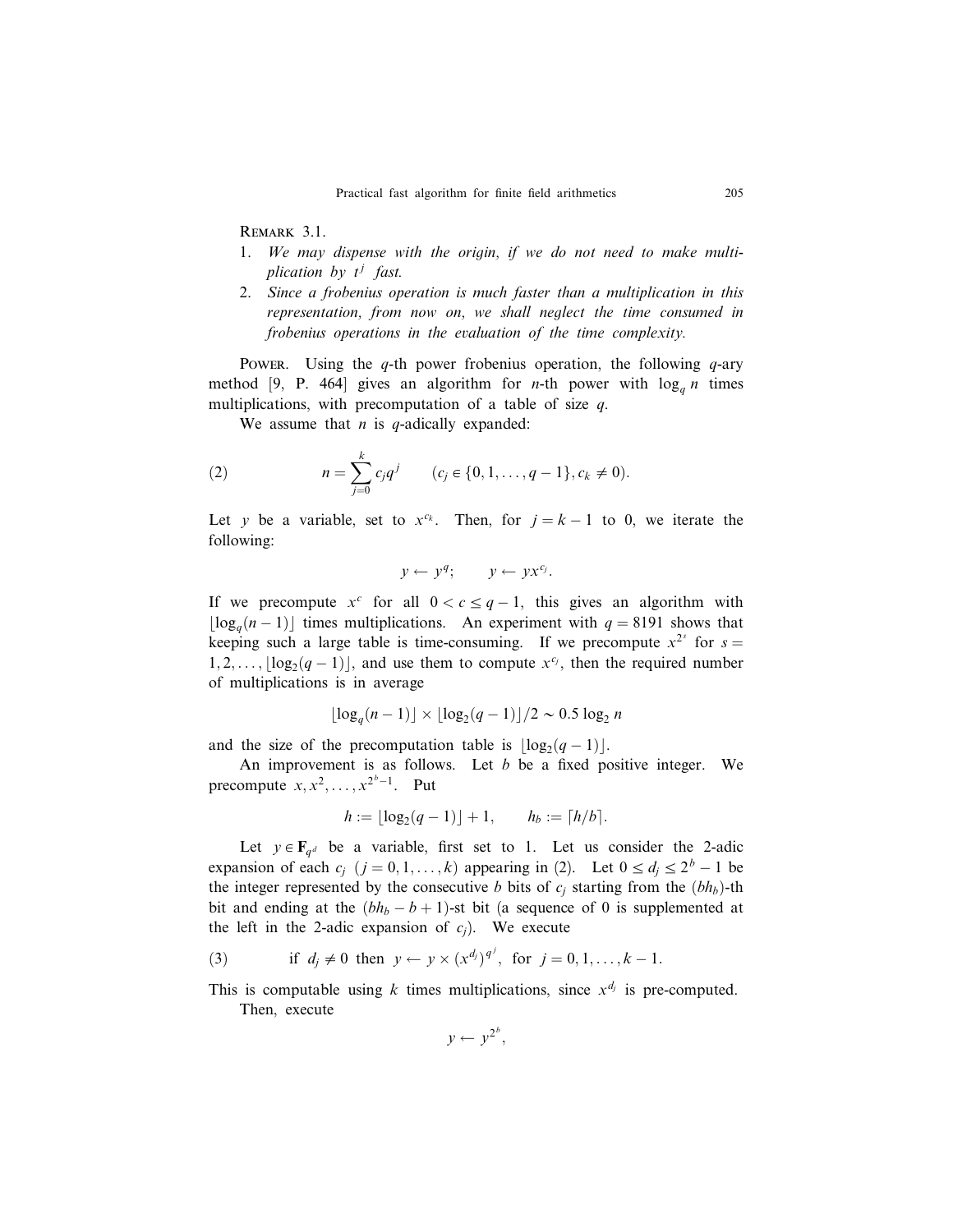redefine  $d_i$   $(j = 0, \ldots, k)$  to be the integer represented by the consecutive b bits of  $c_j$  starting from the  $b(h_b - 1)$ -th bit and ending at the  $(b(h_b - 1) - b + 1)$ -st bit, and execute (3) again.

Iterate this process with  $d_i$  being the integer given by the bs-th bit to the  $(bs - b + 1)$ -st bit of  $c_j$   $(j = 0, \ldots, k)$  for  $s = h_b, h_b - 1, \ldots, 1$ , then we obtain  $y = x^n$ . (The above describes the first two steps:  $s = h_b, h_b - 1$ .)

THEOREM 3.2. The above algorithm computes the power  $x^n$  using

$$
((1-2^{-b})\lfloor \log_q n \rfloor + b)h_b \sim \frac{1-2^{-b}}{b} \log_2 n + \log_2 q
$$

times multiplications in average, using a precomputation table of size  $2^b - 1$ .

In this theorem, we neglect the number of frobenius operations, and we need  $2^b - 1$  times multiplications for the precomputation table.

**PROOF.** The coefficient  $1 - 2^{-b}$  is the probability that  $d_j \neq 0$ . To compute (3) we use  $(1 - 2^{-b}) \lfloor \log_q n \rfloor$  times multiplications, and it is iterated  $h_b$ times. We iterate  $y \leftarrow y^{2^b}$  for  $h_b$  times, and each iteration requires b times multiplications.  $\Box$ 

This order is comparable to the asymptotically optimal method given in [1]. The optimal value of  $b$  depends on other parameters. In the following implementations, we selected the optimum value of  $b$  through experimentation. Sometimes  $b = 5$  is optimal (see §4). The consumed time for computing a power using an optimal b (including the time for constructing the precomputation table) is roughly  $1/3$  of that using  $b = 1$ .

Inverse. To compute the inverse, we may use the following method by Itoh and Tsujii [7, Theorem 3] (they describe the case  $q = 2^m$ , but the method is applicable to general  $q$ ).

For  $x \in (\mathbf{F}_{q^d})^{\times}$  and an integer s, let us define

$$
N_s(x) := \prod_{j=0}^{s-1} x^{q^j}.
$$

Thus,  $N_d$  is the norm function and  $N_d(x) \in \mathbf{F}_q^{\times}$ . Its inverse can be computed in  $\mathbf{F}_a$ . Then we have

(4) 
$$
x^{-1} = (N_{d-1}(x))^q (N_d(x))^{-1}.
$$

We can compute  $N_{d-1}(x)$  using  $1.5\lfloor \log_2(d-1) \rfloor$  times multiplications in average, by reading the 2-adic expansion of  $d-1$  from the top to the bottom and by using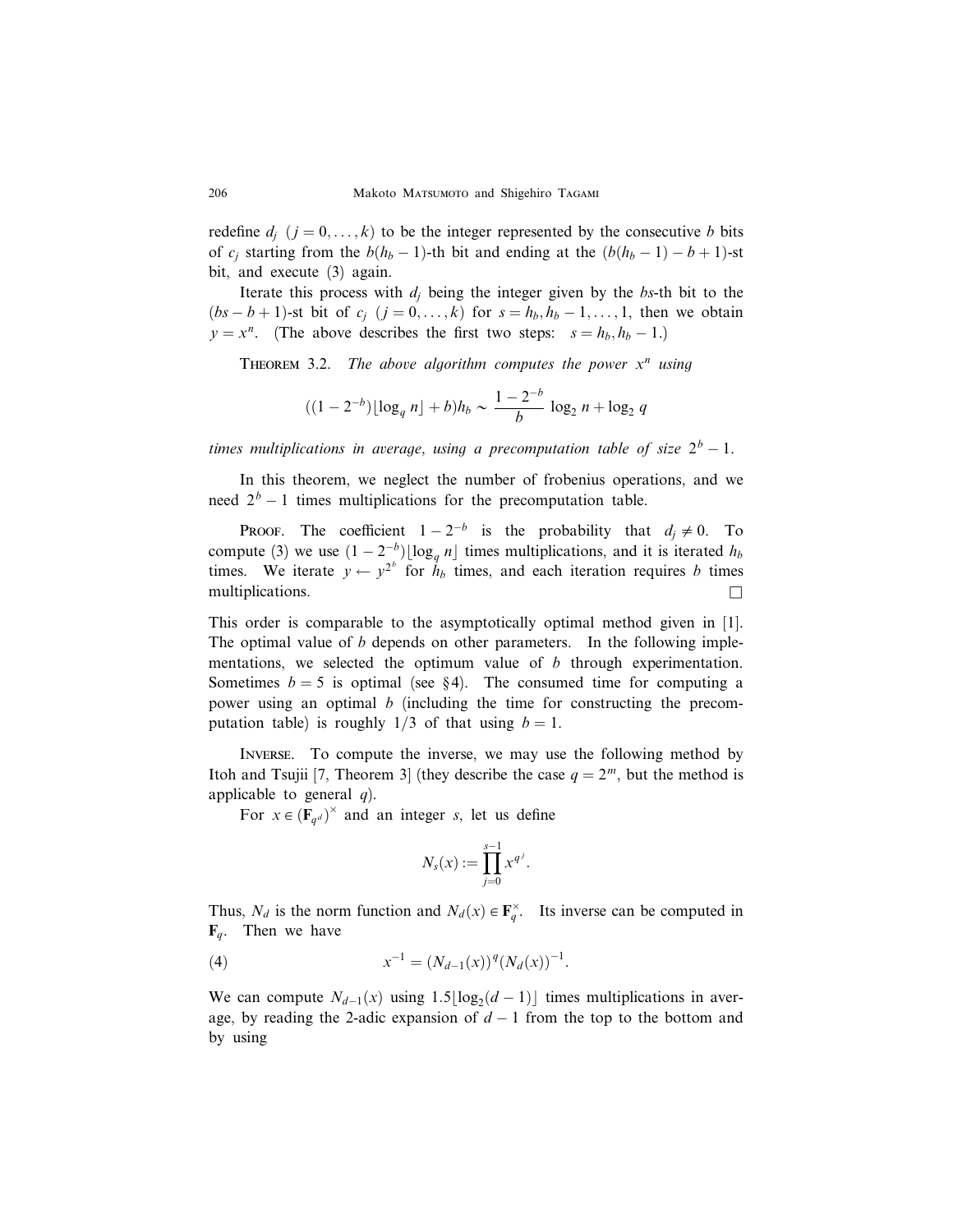| Table 1. Consumed time for four operations |  |  |  |  |
|--------------------------------------------|--|--|--|--|
| (each iterated 10000 times) by CGR and NTL |  |  |  |  |
| for $\mathbf{F}_{2^{130}}$ .               |  |  |  |  |

| Operation                                       | $CGR$ (sec.)                        | $NTL$ (sec.)                     |  |  |  |  |
|-------------------------------------------------|-------------------------------------|----------------------------------|--|--|--|--|
| frobenius<br>multiplication<br>inverse<br>power | 0.008<br>2.417<br>19.448<br>277.641 | 0.011<br>0.054<br>0.048<br>2.798 |  |  |  |  |

$$
N_{2s}(x) = N_s(x) \cdot (N_s(x)^{q^s}), \qquad N_{2s+1}(x) = (N_s(x) \cdot (N_s(x)^{q^s}))^q \cdot x.
$$

This scheme computes the inverse of x by  $1.5\lfloor \log_2(d-1) \rfloor + 1$  times multiplications in  $\mathbf{F}_{qd}$  and one time inversion in  $\mathbf{F}_{q}$ . With a little more care, we obtain the following. Let  $H_w(n)$  denote the number of 1's in the 2-adic expansion of a positive integer  $n$  (i.e. Hamming weight).

THEOREM 3.3 [7]. An inversion in  $\mathbf{F}_{q^d}$  using (4) requires  $\lfloor \log_2(d-1) \rfloor +$  $H_w(d-1) - 1$  times multiplications in  $\mathbf{F}_{q^d}$  if  $q = 2$ , and in addition one time multiplication in  $\mathbf{F}_{q^d}$  and one time inversion in  $\mathbf{F}_q$  if  $q > 2$ .

This theorem is applicable not only to CGR but also to any  $\mathbf{F}_{q,d}$ , if time consumed by frobenius operation is negligible.

## 4. Comparison of speed

We implemented the above algorithm in C-programming language, and compared its speed with NTL. We implemented only the cases  $p = q$  and  $d = m - 1$ .

4.1.  $p = q = 2$ . In this case, NTL is much faster than ours. Table 1 lists the consumed time (in seconds) for frobenius operation, multiplication, inversion, and power, each iterated for 10000 times, for  $p = q = 2$  and  $d = 130$ . CGR means our algorithm.

This superiority of NTL seems to come from the following. A unit object which NTL treats is a polynomial of degree up to 32, represented in a 32-bit word. NTL has a very fast multiplication of two such polynomials (resulting in a 64-bit word), well optimized for pipelined 32-bit machines. While, the unit object for CGR is 1-bit.

We tested a modified version of CGR where all the 32-bits in one word are used, but it is not much faster than the original, since the permutation of the coefficients becomes more difficult and time-consuming.

We also tested smaller *m*'s, and similar superiority of NTL was observed.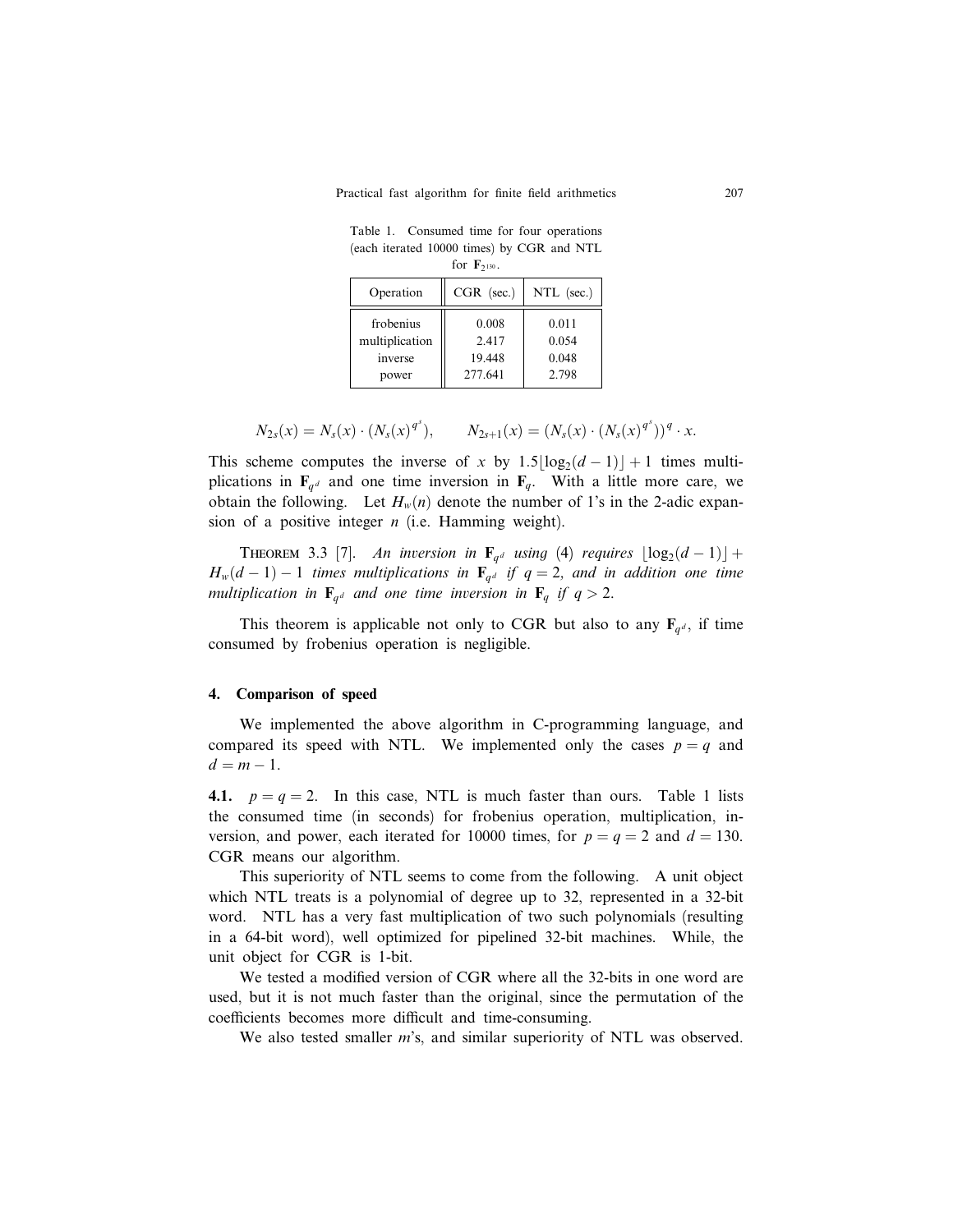|                                                 |  | $p = 3$                                         |                                       | $p = 13$                             |                                       | $p = 127$                           |                                     |
|-------------------------------------------------|--|-------------------------------------------------|---------------------------------------|--------------------------------------|---------------------------------------|-------------------------------------|-------------------------------------|
| Operation                                       |  | CGR                                             | NTL                                   | CGR                                  | NTL                                   | CGR                                 | <b>NTL</b>                          |
| frobenius<br>multiplication<br>inverse<br>power |  | < 0.01<br>0.119<br>0.815<br>2.304               | 3.596<br>2.056<br>4.817<br>59.090     | ${<}0.01$<br>0.148<br>0.860<br>3.109 | 8.280<br>2.172<br>7.540<br>142.759    | < 0.01<br>0.186<br>1.041<br>6.218   | 20.623<br>2.298<br>8.434<br>266.819 |
|                                                 |  |                                                 |                                       | $p = 8191$                           |                                       | $p = 32713$                         |                                     |
|                                                 |  | Operation                                       | CGR                                   | <b>NTL</b>                           | CGR                                   | NTL                                 |                                     |
|                                                 |  | frobenius<br>multiplication<br>inverse<br>power | ${<}0.01$<br>0.126<br>0.977<br>10.149 | 40.821<br>2.176<br>8.804<br>527.647  | ${<}0.01$<br>0.237<br>1.173<br>12.871 | 41.858<br>2.292<br>8.918<br>665.900 |                                     |
|                                                 |  |                                                 |                                       |                                      |                                       |                                     |                                     |

Table 2. Consumed time (sec.) for four operations (each iterated 10000 times) by CGR and NTL for  $\mathbf{F}_{p^{18}}$ ,  $p = 3, 13, 127, 8191, 32713$ .

Table 3. Consumed time (sec.) for frobenius operation, multiplication, inverse (each iterated 10000 times), and power (one time), using CGR and NTL for  $\mathbf{F}_{8191d}$ ,  $d = 46, 82, 102, 136$ .

|                                                  |                                   | $d = 46$                             | $d=82$                             |                                       | $d = 102$                          |                                       | $d = 136$                          |                                       |
|--------------------------------------------------|-----------------------------------|--------------------------------------|------------------------------------|---------------------------------------|------------------------------------|---------------------------------------|------------------------------------|---------------------------------------|
| Operation                                        | CGR                               | <b>NTL</b>                           | CGR                                | <b>NTL</b>                            | CGR                                | <b>NTL</b>                            | CGR                                | NTL                                   |
| frobenius<br>multiplication<br>inverse<br>power* | < 0.01<br>0.763<br>6.730<br>0.023 | 171.174<br>10.004<br>43.869<br>0.845 | < 0.01<br>1.652<br>17.701<br>0.084 | 352.017<br>20.302<br>112.583<br>2.448 | < 0.01<br>2.350<br>30.244<br>0.148 | 374.146<br>21.641<br>159.630<br>3.565 | < 0.01<br>3.379<br>53.812<br>0.356 | 720.518<br>41.832<br>262.646<br>8.400 |

(\* Power is iterated only one time.)

4.2.  $p = q > 2$ . In this case, our method is much faster than NTL. Table 2 lists the consumed time for frobenius operation, multiplication, inversion, and power by CGR and NTL (each iterated 10000 times), for fixed value of  $d = 18$ with five selected values  $p = 3, 13, 127, 8191, 32713$ , each of which generates  $(\mathbb{Z}/19)^{\times}$ . For optimal power-computation using Theorem 3.3, the value  $b =$ 3, 4, 4, 5, 5 (respectively for  $p = 3, 13, 127, 8191, 32713$ ) is selected through experimentation. For each power-computation, the precomputation table of size  $2<sup>b</sup>$  is constructed.

Table 3 lists a similar table, where  $p = 8191$  is fixed and d is varied among 46; 82; 102; 136. First three kinds of operations are iterated 10000 times, whereas power is executed only one time, since it is time-consuming. The value  $b = 5$  is chosen, which is optimal except for  $d = 136$ . In each powercomputation, the precomputation table of size  $2<sup>b</sup>$  is constructed.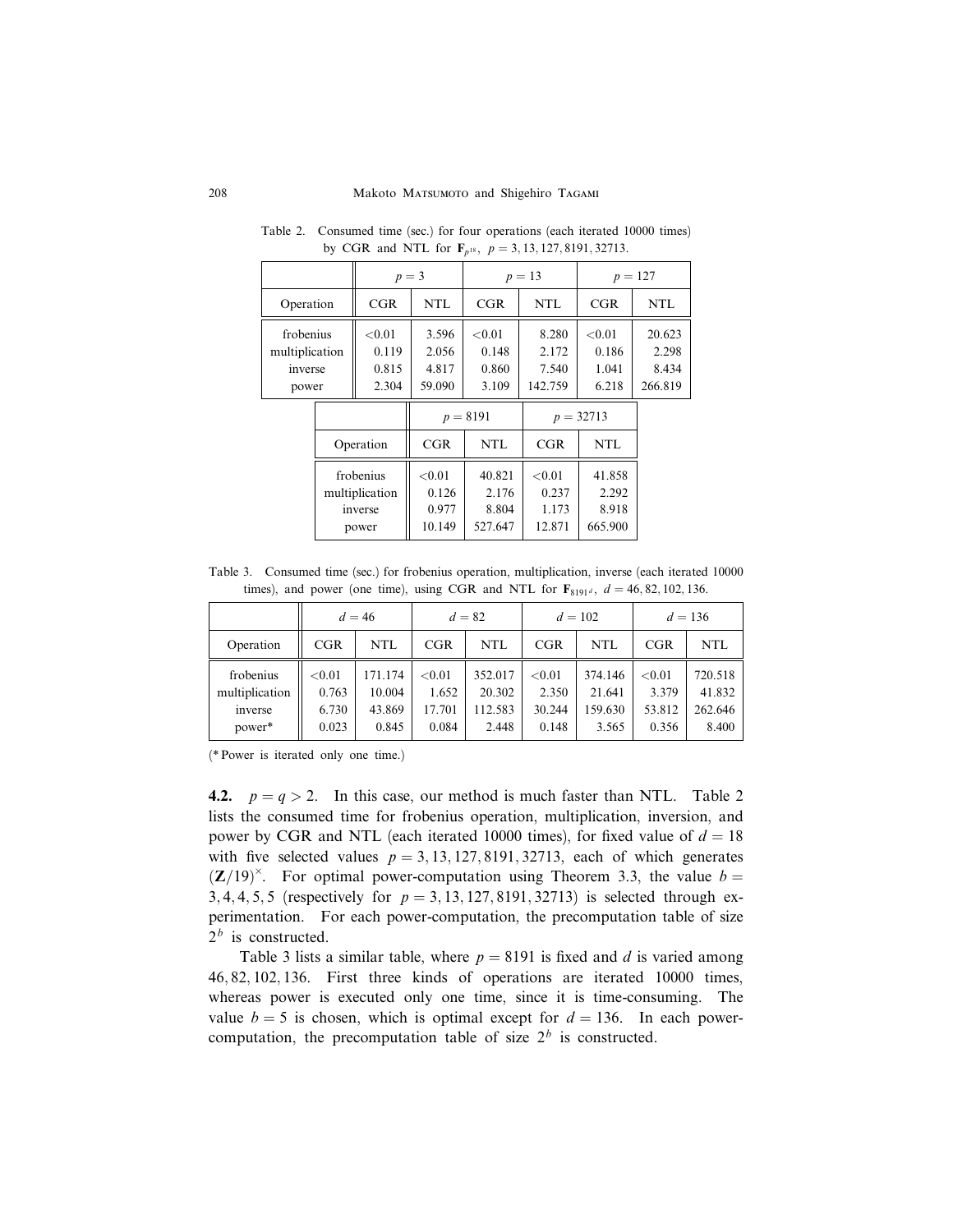Table 4. Consumed time (sec.) for four operations (each iterated 10000 times) by CGR for  $\mathbf{F}_{8191^{136}}$  and NTL for  $\mathbf{F}_{2^{1768}}$ .

| Operation      | CGR    | NTL    |
|----------------|--------|--------|
| frobenius      | 0.012  | 0.146  |
| multiplication | 3.961  | 1.520  |
| inverse        | 53.812 | 12.752 |
| power          | 2121.4 | 744.4  |

These results show that arithmetics in CGR is much faster than NTL for  $p = q > 2$ . For example, in the case of  $\mathbf{F}_{8191^{136}}$ , multiplication is 12 times, inversion is 5 times, power is 23 times faster, respectively.

In NTL, arithmetic operations over  $F_2$  are very fast. Table 4 shows the comparison of the speed of CGR for  $\mathbf{F}_{8191^{136}}$  and NTL for  $\mathbf{F}_{2^{1768}}$  (note that  $8191^{136} = 2^{1767.98...}$ . Here, for power-computation in CGR, the optimal value  $b = 7$  is selected through experimentation. The precomputation table of size  $2<sup>b</sup>$  is constructed in each power-computation. Among 2121.4 seconds for the power-computation, precomputation consumes 792.4 seconds. In this comparison, NTL is faster than CGR by a factor of  $3 \sim 4$ .

Although not listed, the consumed time for power-computation when  $b = 5$ is 2187.1 seconds, not much more than 2121.4 seconds for  $b = 7$ .

# 5. Conclusion

We give an efficient software implementation of arithmetic operations in a finite field  $\mathbf{F}_{q^d}$ , using the cyclic group ring over  $\mathbf{F}_q$ . From the viewpoint of the efficiency, the method is practical when  $q$  generates the multiplicative group  $({\bf Z}/(d+1))^\times$ .

In these implementations, the  $q$ -th power frobenius operation is very efficient. We introduced two algorithms for general  $\mathbf{F}_{q,d}$ , which is practical if the frobenius operation is efficient. One is an algorithm for power (Theorem 3.2), and the other is a version of Itoh-Tsujii inversion for  $q \neq 2$  (Theorem 3.3).

For  $q = 2$ , the naive method adopted in NTL is faster than ours, but for  $q > 2$  ours are faster by a factor of 5 to 23.

These would be useful in a cryptographic system, where we need a variety of efficient discrete log problems (not only those based on  $\mathbf{F}_{2d}$ ).

#### Acknowledgment

The authors are thankful to P. Hellekalek for informing us of NTL and other fast algorithms for finite field arithmetics.